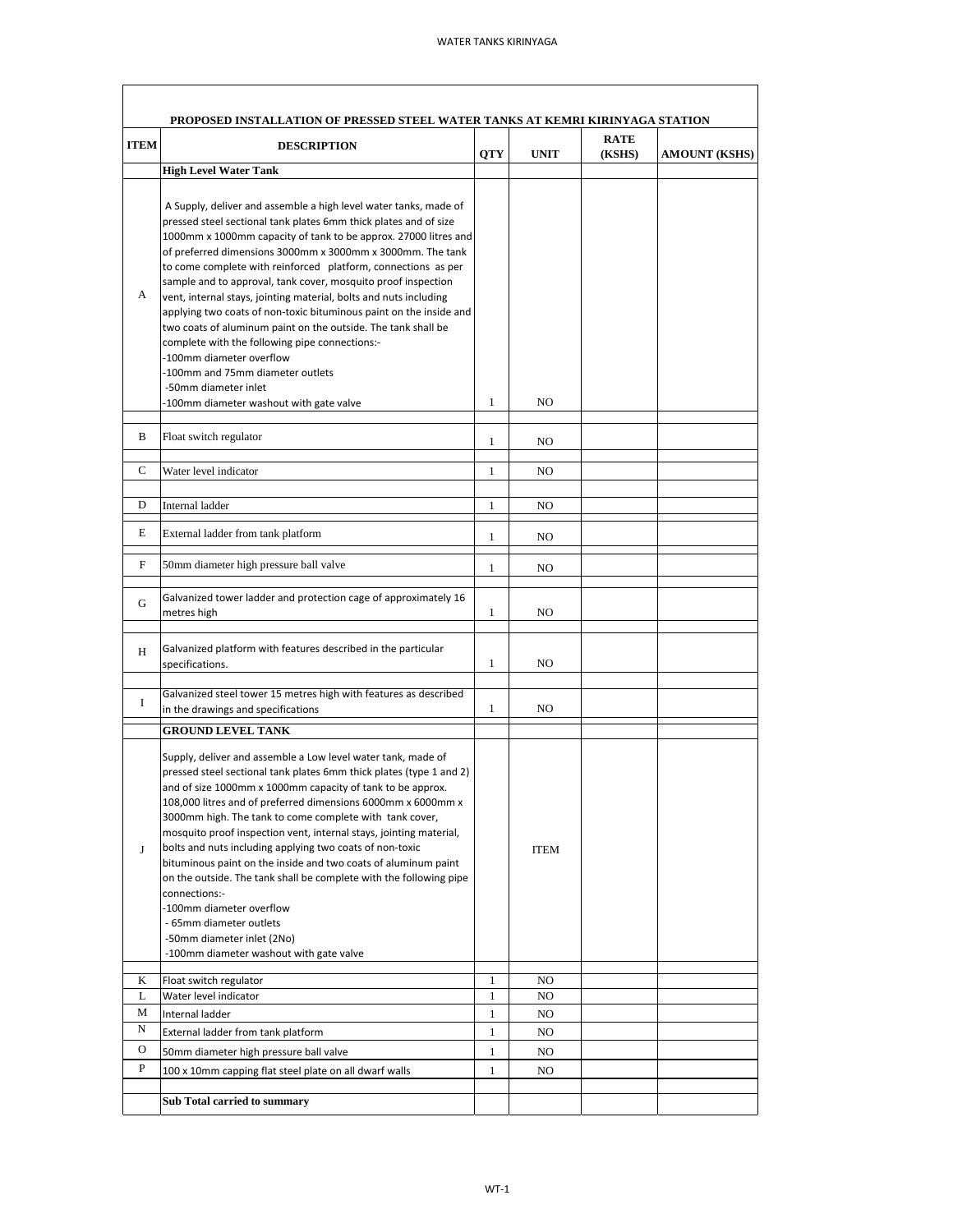## WATER TANKS KIRINYAGA

| <b>ITEM</b> | <b>DESCRIPTION</b>                                                                                                                                                                                                                                                                                                                                                                                                                                                                                                                                                                                                                                                                                                                      | <b>QTY</b>          | <b>UNIT</b> | <b>RATE</b><br>(KSHS) | <b>AMOUNT (KSHS)</b> |
|-------------|-----------------------------------------------------------------------------------------------------------------------------------------------------------------------------------------------------------------------------------------------------------------------------------------------------------------------------------------------------------------------------------------------------------------------------------------------------------------------------------------------------------------------------------------------------------------------------------------------------------------------------------------------------------------------------------------------------------------------------------------|---------------------|-------------|-----------------------|----------------------|
| A           | <b>BOOSTER PUMPS</b><br>Set of automatic electrically driven twin booster pump. One duty<br>and the other one standby with automatic changeover, capable of<br>delivering 5m3 per hour against a head of 30 meters with a three<br>phase power source. It includes pressure switches, time delay<br>switch, a switch to protect against dry run, timer, gate valves and<br>non-return valves. The pump to be as GRUNDFOS MODEL CR - 10-<br>4 or approved equivalent. Pump to be installed on mild steel<br>platform.                                                                                                                                                                                                                    | 1                   | Set         |                       |                      |
| B           | <b>Control Panel</b><br>Control panel for above pumps with contactors, over voltage and<br>under voltage protection relays, MCBs, timer, start/stop push<br>buttons, internal buttons with automatic changeover, 'running' and<br>'trip' neon lights control system and button for for change from<br>automatic to manual operation. All these shall be housed in a<br>lockable cabinet (with integral isolator) made from SWG 18 mild<br>steel sheet that is oven powder coated. There shall also be an<br>adjustable time delay switch to ensure pumping cycles are<br>controlled to not more than 6 per hour, cables, low level cut-out<br>switch in low level tank and regulator. Each pump should run for<br>twelve hours per day. |                     |             |                       |                      |
|             |                                                                                                                                                                                                                                                                                                                                                                                                                                                                                                                                                                                                                                                                                                                                         | 1                   | <b>ITEM</b> |                       |                      |
| C           | <b>Electrical Works</b><br>Allow for electrical works wiring and fitting to pumps, control<br>panel and float switches from isolator provided by others                                                                                                                                                                                                                                                                                                                                                                                                                                                                                                                                                                                 | $\mathbf{1}$        | <b>ITEM</b> |                       |                      |
| D           | <b>ASSOCIATED PIPEWORK</b><br>Supply, deliver and install galvanized mild steel pipes to BS 1387<br>class 'B' with screwed and socketed joints to BS 134 and 1256 and<br>of approved manufacturer with galvanizing to BS 729. Tenderers<br>must allow in their pipe work prices for all the couplings, unions,<br>connectors joints, holder bats, reducers etc. as required in the<br>running length of the pipework and also where necessary for pipe<br>fixing clips, plugged and screwed                                                                                                                                                                                                                                             | 1                   |             |                       |                      |
| Е           |                                                                                                                                                                                                                                                                                                                                                                                                                                                                                                                                                                                                                                                                                                                                         |                     |             |                       |                      |
|             | 100mm diameter G.M.S pipe                                                                                                                                                                                                                                                                                                                                                                                                                                                                                                                                                                                                                                                                                                               | 30                  | LM          |                       |                      |
| F           | 65mm ditto                                                                                                                                                                                                                                                                                                                                                                                                                                                                                                                                                                                                                                                                                                                              | 30                  | LM          |                       |                      |
| G<br>H      | <b>Gate Valve</b><br>100mm diameter approved rising stem full way high pressure<br>flanged gate valve with wheel and jointing to tubing<br>80mm ditto                                                                                                                                                                                                                                                                                                                                                                                                                                                                                                                                                                                   | $\overline{4}$<br>2 | NO<br>NO    |                       |                      |
|             |                                                                                                                                                                                                                                                                                                                                                                                                                                                                                                                                                                                                                                                                                                                                         |                     |             |                       |                      |
| I           | 65mm ditto                                                                                                                                                                                                                                                                                                                                                                                                                                                                                                                                                                                                                                                                                                                              | 3                   | NO          |                       |                      |
| J           | 50mm ditto                                                                                                                                                                                                                                                                                                                                                                                                                                                                                                                                                                                                                                                                                                                              | $\overline{4}$      | NO          |                       |                      |
| K           | <b>Sluice Valve</b><br>100mm diameter Sluice Valve                                                                                                                                                                                                                                                                                                                                                                                                                                                                                                                                                                                                                                                                                      | $\mathbf{1}$        | NO.         |                       |                      |
| L           | 75mm diameter Sluice Valve                                                                                                                                                                                                                                                                                                                                                                                                                                                                                                                                                                                                                                                                                                              | 1                   | NO          |                       |                      |
| М           | 50mm diameter Sluice Valve                                                                                                                                                                                                                                                                                                                                                                                                                                                                                                                                                                                                                                                                                                              | $\overline{c}$      | NO          |                       |                      |
|             | Sub Total carried to summary                                                                                                                                                                                                                                                                                                                                                                                                                                                                                                                                                                                                                                                                                                            |                     |             |                       |                      |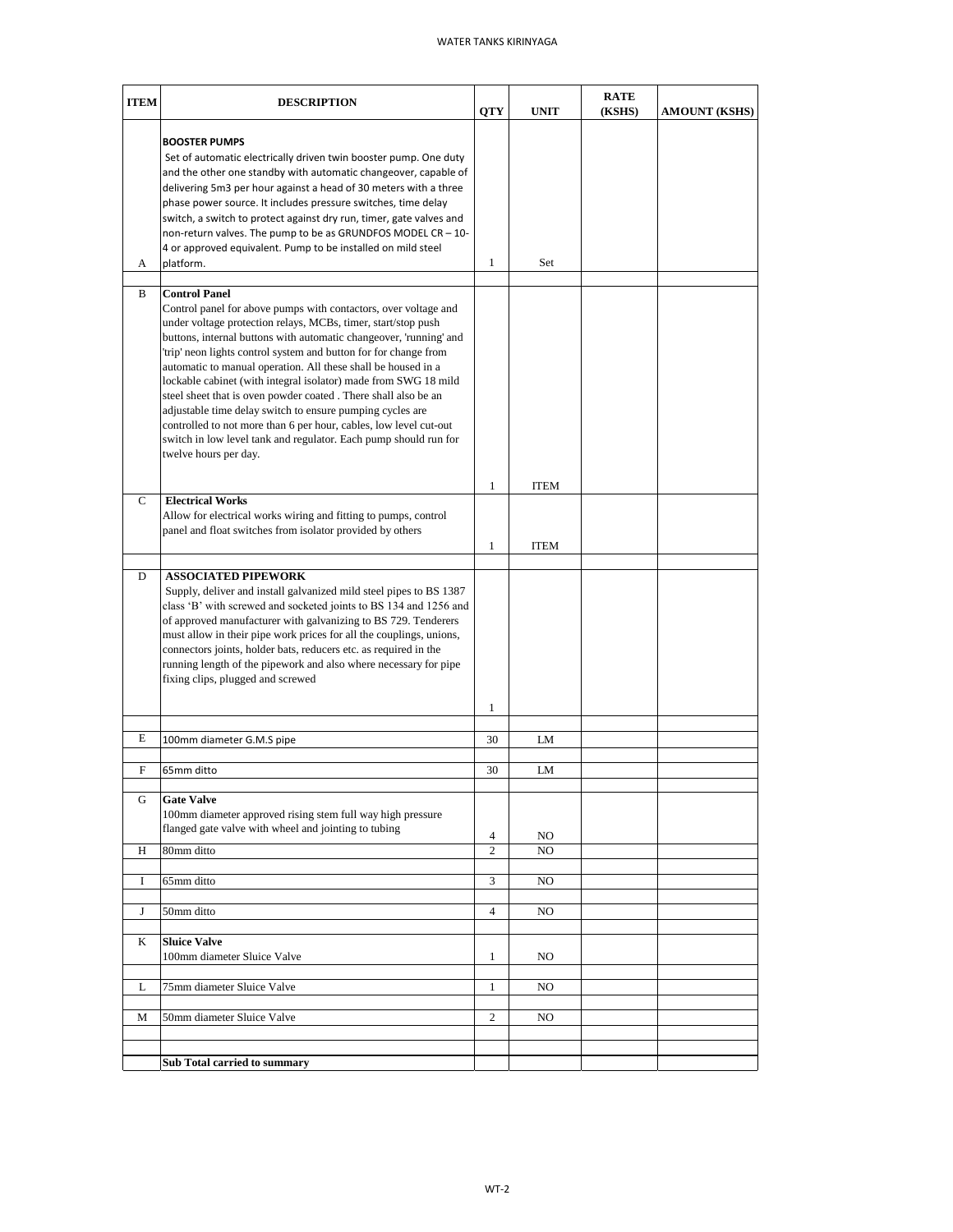| <b>ITEM</b>  | <b>DESCRIPTION</b>                                                                                                                   | <b>QTY</b>     | <b>UNIT</b> | <b>RATE</b><br>(KSHS) | <b>AMOUNT (KSHS)</b> |
|--------------|--------------------------------------------------------------------------------------------------------------------------------------|----------------|-------------|-----------------------|----------------------|
| A            | <b>Non Return Valve</b>                                                                                                              |                |             |                       |                      |
|              | 100mm diameter approved high pressure non-return valve to BS                                                                         |                |             |                       |                      |
|              | 1952. The non-return valve to be as "Pegler" or approved                                                                             |                |             |                       |                      |
|              | equivalent.                                                                                                                          | $\overline{c}$ | NO.         |                       |                      |
| B            | 50mm ditto                                                                                                                           | 2              | NO          |                       |                      |
|              |                                                                                                                                      |                |             |                       |                      |
|              | Tees                                                                                                                                 |                |             |                       |                      |
| $\mathsf{C}$ | 100mm diameter equal tee                                                                                                             | $\mathbf{1}$   | NO          |                       |                      |
| D            | 65mm ditto                                                                                                                           | $\mathbf{1}$   | NO          |                       |                      |
|              |                                                                                                                                      |                |             |                       |                      |
| Е            | 50mm ditto                                                                                                                           | 2              | NO          |                       |                      |
|              | <b>Bends/Elbows</b>                                                                                                                  |                |             |                       |                      |
| F            | 100mm diameter bend/elbows                                                                                                           | 2              | NO          |                       |                      |
|              |                                                                                                                                      |                |             |                       |                      |
| G            | 65mm ditto                                                                                                                           | 3              | NO          |                       |                      |
|              |                                                                                                                                      |                |             |                       |                      |
| H            | 50mm ditto                                                                                                                           | $\overline{4}$ | NO          |                       |                      |
| Ι            | 100mm diameter connecting flange                                                                                                     | 2              | NO          |                       |                      |
|              |                                                                                                                                      |                |             |                       |                      |
|              | <b>Valve Chamber</b>                                                                                                                 |                |             |                       |                      |
| J            | Valve chamber size 750 x 750 x 600mm deep with 100mm                                                                                 |                |             |                       |                      |
|              | concrete (1: 3: 6) base 100mm block sides rendered all round in                                                                      |                |             |                       |                      |
|              | cement and sand (1:4) and with approved hinged and flanged cast<br>iron cover and frame including all necessary excavation, disposal |                |             |                       |                      |
|              | and form work.                                                                                                                       | $\overline{c}$ | NO          |                       |                      |
|              |                                                                                                                                      |                |             |                       |                      |
| K            | Allow for construction of reinforced concrete ground tank platform,                                                                  |                |             |                       |                      |
|              | support and all other associated civil works for both elevated tank                                                                  |                |             |                       |                      |
|              | and ground tank                                                                                                                      | $\mathbf{1}$   | <b>ITEM</b> |                       |                      |
|              |                                                                                                                                      |                |             |                       |                      |
| L            | Allow for PPR piping to the various inlets to the building complete                                                                  |                |             |                       |                      |
|              | with gate valves at the points                                                                                                       | $\mathbf{1}$   | <b>ITEM</b> |                       |                      |
| М            | Allow for both tanks with clean water including testing and                                                                          |                |             |                       |                      |
|              | commissioning for the entire works                                                                                                   | $\mathbf{1}$   | <b>ITEM</b> |                       |                      |
|              |                                                                                                                                      |                |             |                       |                      |
| N            | Allow for Kshs 250,000 for project supervision                                                                                       |                | <b>ITEM</b> |                       | 250,000              |
| O            | Allow Kshs 300,000 as contingencies                                                                                                  |                |             |                       |                      |
|              |                                                                                                                                      |                | <b>ITEM</b> |                       | 300,000              |
|              | Sub Total carried to summary                                                                                                         |                |             |                       |                      |
|              |                                                                                                                                      |                |             |                       |                      |
|              |                                                                                                                                      |                |             |                       |                      |
|              |                                                                                                                                      |                |             |                       |                      |
|              |                                                                                                                                      |                |             |                       |                      |
|              |                                                                                                                                      |                |             |                       |                      |
|              |                                                                                                                                      |                |             |                       |                      |